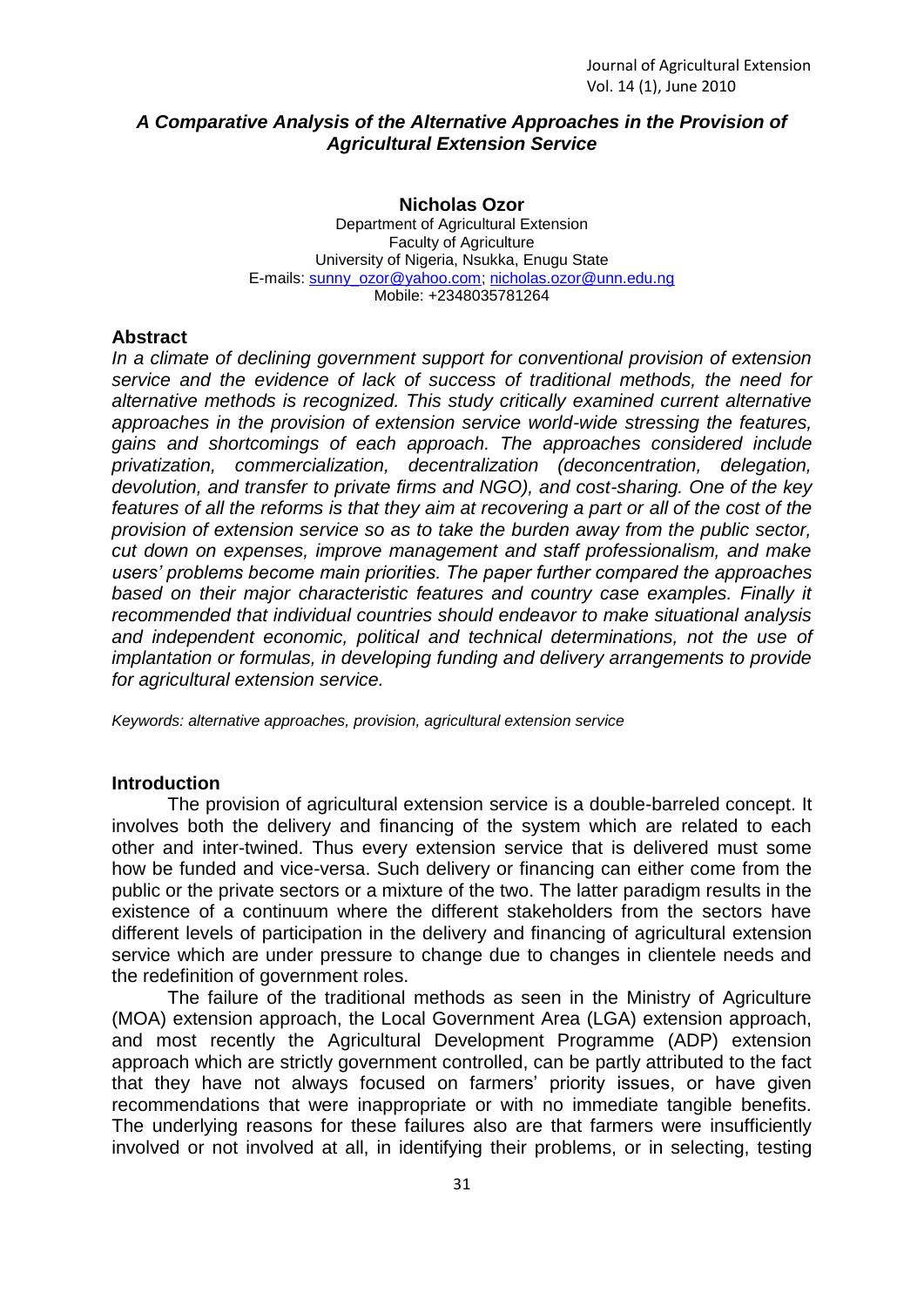and evaluating the possible solutions to their farm problems. These factors if corrected could motivate farmers to participate in providing funds towards the transfer of technologies in order to increase production, income and their overall standard of living.

Many countries have thus reformed their extension services to improve their relevance to farmers, and increase their efficiency, effectiveness, and impact. In many countries, extension services are moving from a supply-driven approach with government as the sole provider of funds and advice, to a much more flexible and pluralistic demand-driven strategy where all the stakeholders partake in the overall extension activity. An acceptance that the farmer as a stakeholder can, and indeed does, make important contributions at the various phases in technology development, transfer and utilization based on indigenous knowledge, effectively neutralizes the false concept of "one source knowledge and funding" in the linear model that has been the basis of several extension approaches. Development programmes worldwide have recognized that local participation is the key to the sustainable transfer and long-term adoption of new technologies and approaches. A participatory learning process therefore needs to be incorporated where farmers and other development beneficiaries have real decision-making power and are part of the problem analysis and solution generation (Röling and Pretty, 1997).

Mulhall and Garforth (2000) noted that due to the vast number of small, subsistence farmers in many countries, the burden on a state service is immense, especially the recurrent costs of supporting a large number of technical field level staff. While the unit cost of extension staff in many countries is low, large staff size translates into large government outlays. In an FAO survey of 207 agricultural extension organizations in 115 countries, 50 percent of these organizations have been established or were recognized in the previous two decades (Swanson, Farner and Bahal, 1990). As a result of financial concerns involved in the running of these large organizations, many countries have examined alternative structural arrangements, including the feasibility of reducing public sector extension expenditures with associated staff reductions, changes in tax raising, charges for government extension services and commercialization and privatization (Howell, 1985). Also, a number of countries have moved towards reducing, recovering or shifting the burden of the costs associated with provision of public sector agricultural extension, particularly transferring private good functions to private industry (Rivera and Cary, 1997).

What then are the current reforms already adopted in the provision of agricultural extension service? What are the major features and differences in these reforms? This paper therefore sought to provide answers to the above questions giving country case examples.

## **Alternative approaches in the provision of agricultural extension service**

Examined in details below are some current alternative approaches in the provision of agricultural extension service. They include:

## *Privatization*

Privatization is often associated with the sale of state assets or shares in public enterprises (Ozor, 2002). The sale may involve all or some of the government equity in a particular enterprise. It also involves the introduction of private capital management or management expertise into a public sector activity. However, when agricultural extension is discussed, privatization is used in the broadest sense - as a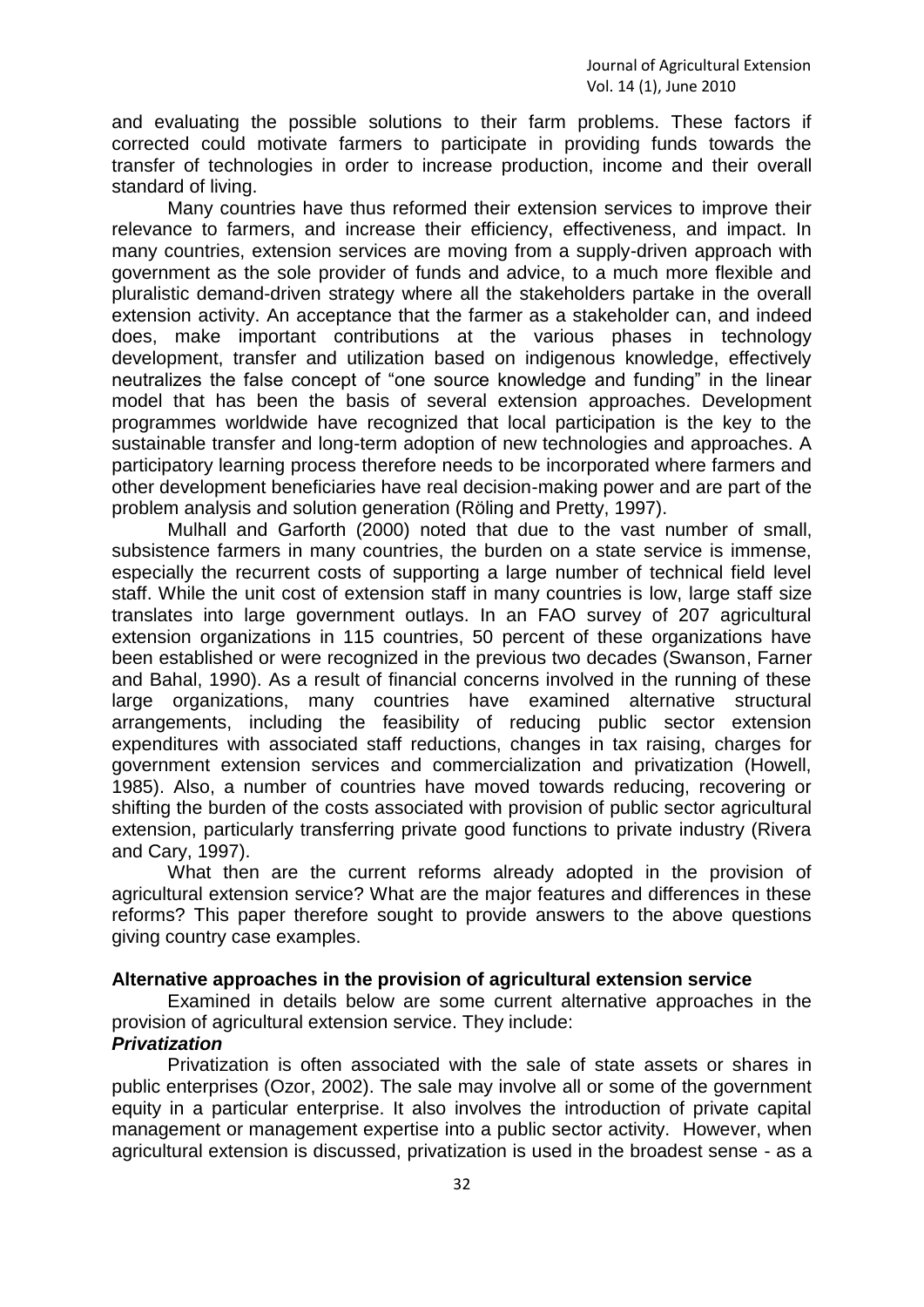form of introducing or increasing private sector participation, which does not necessarily imply a transfer of designated state-owned assets to the private sector (Rivera and Cary, 1997). In other words, it is a mixed system whereby extension services are provided by both private and public sector entities with each having clearly defined roles and responsibilities. Le Gouis (1991) observed three major policies adopted by government and farm organizations regarding privatization of extension to include public financing by the taxpayer only for the kinds of services that are of direct concern to the general public; direct charging for some individual services with direct return (in the form of improved income); and mixed funding shared between public and private professional association contributions for some services where the benefits are shared.

According to Katz (2002), privatization or the withdrawal of the state from extension and other functions in the agricultural sector can take place in various ways: 1) Dismantling- staff are released and structures are abandoned. It is expected that replacement structures in the private sector will develop within a reasonable time. In many Latin American countries public extension as well as research organizations have been dismantled to a large extent. 2) Controlled privatization- this is the conscious and managed transformation of public organizations into, or their targeted replacement by, private entities. Such entities are mostly commercial enterprises, but could also be producer associations, NGOs, trust funds or foundations. A large public organization may be transformed into one large private entity, or into a number of smaller entities. Katz further noted that privatization of public services in the agricultural sector in developing countries often starts with input provision and veterinary services. In some industrialized countries public advisory services underwent controlled institutional privatization (e.g. Agricultural Development Advisory Service (ADAS) in UK).

Leeuwis (2006) observed that many governments have partly or wholly privatized their state agricultural extension service. These organizations were reorganized into profit or non-profit organizations that were independent to some degree and had to earn an important and- often gradually increasing- share of their income through the market. According to Leeuwis, important influences and arguments that play a role in bringing about privatization include:

- generally increased trust in the efficiency of market forces, combined with the perception that many public extension organizations operate in an inefficient, bureaucratic and inflexible manner, and are vulnerable to corruption, nepotism and the like;

- sufficiently high incomes in commercial agriculture for farmers to pay for agricultural advice that leads to increased profit (more in industrialized countries);

- increased specialization and less common interest among farmers (more in industrialized countries);

- agricultural overproduction and reduced public support for subsidizing the agricultural sector (more in industrialized countries);

- sufficiently high incomes among consumers, and therefore a reduced need to keep the prices of agricultural products low (more in industrialized countries);

- reduced electoral and economic importance of the agricultural sector (more in industrialized countries);

- a wish to make agricultural service provision more demand-driven and clientfriendly, and less top-down and paternalistic;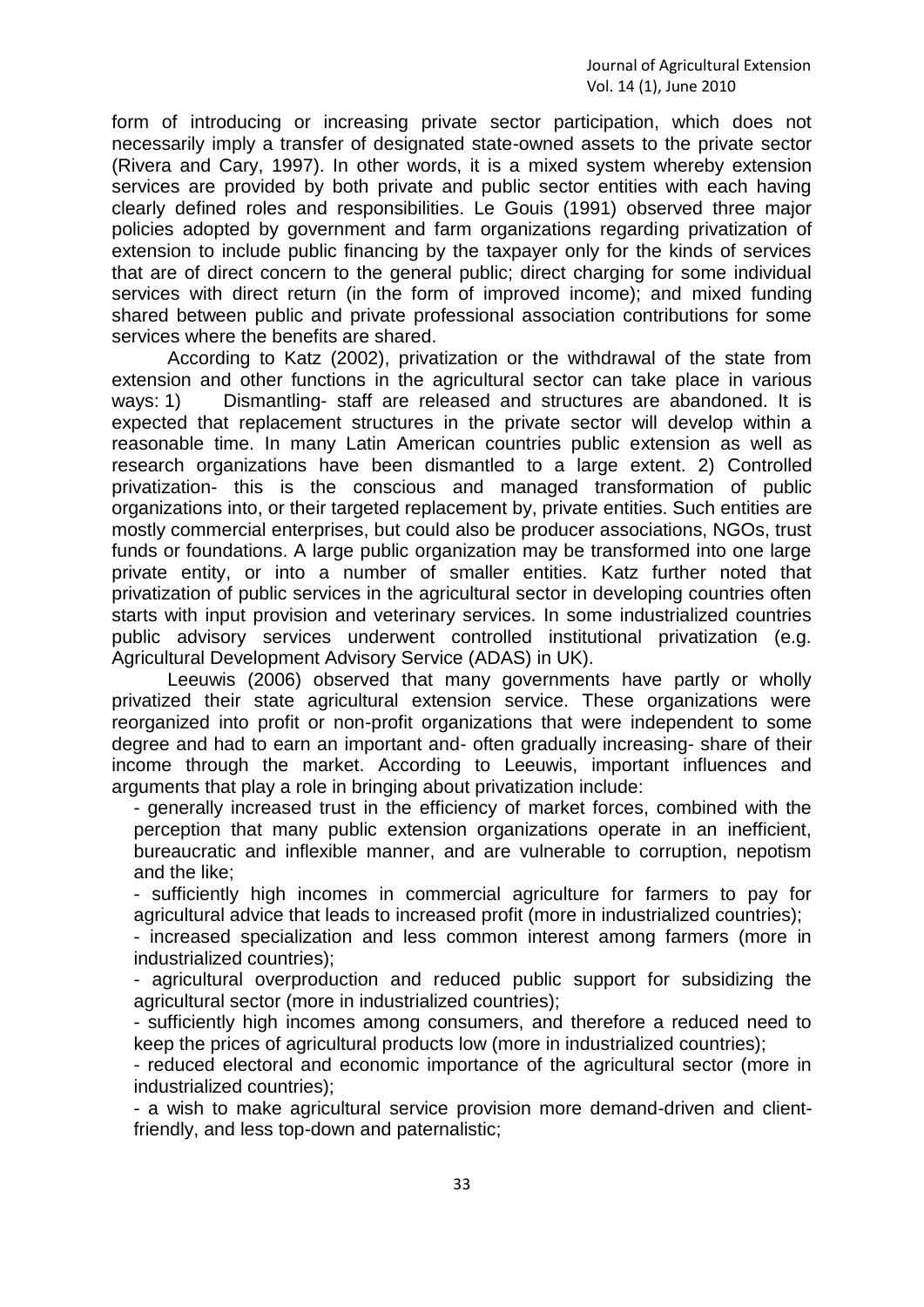- a wish to resolve the long standing friction that extensionists experience between being a policy implementer, acting in the government interest or being a consultant, acting in the client interest;

- a wish to open up agricultural knowledge networks (i.e. reduce the influence of agricultural lobbies of primary producers in setting extension and research agendas) in order to create more space for new concerns such as environmental issues, natural resource management, consumer concerns and chain management;

- a wish or need to reduce government spending in view of deficits, structural adjustment policies, etc; and

- a wish to reduce government responsibility and liability in the case of 'bad quality' advice.

As can be noted from the above, there are a number of arguments in favour of privatizing extension that are specific to industrial countries, implying at the same time that there is perhaps more reason to look critically at efforts to create a ‗knowledge market' in developing countries (Leeuwis, 2006). Experience shows that the dismantling of public extension organizations does not automatically lead to the emergence of an extension service market with diverse private enterprises offering services to a broad clientele. Private providers of advisory services emerge in profitable niches and offer services to commercial and often specialized producers. Services that link advice with the provision of means of production and credit, as well as integrated support services around sub sector product chains become more widespread (Katz, 2002). Private arrangements may offer benefits for small farmers, but overall they favour better-off clients.

#### *Commercialization*

Commercialization involves the re-organization of a public enterprise (P.E.) and the introduction of commercial principles into its operations, including the application of user charges, commercial accounting and commercial performance objectives, with the aim of turning it into a commercially-viable and profit-making enterprise (United Nations, 1995). According to NCP (2000), full commercialization means that enterprises so designated will be expected to operate profitably on a commercial basis and be able to raise funds from the capital market without government guarantee. Such enterprises are expected to use private sector procedures in the running of their businesses. On the other hand, partial commercialization means that enterprises so designated will be expected to generate enough revenue to cover their operating expenditures. The government may consider giving them capital grants to finance their capital projects. In both full and partial commercialization, no divestment of the federal government's shareholding will be involved, and subject to the general regulatory powers of the federal government the enterprises shall: fix rate, prices and charges for goods produced and services rendered; capitalize assets; and sue and be sued in their corporate names.

In commercialization, in contrast to privatization, the agency remains public. User fees are applied to some services, whilst other services may remain public goods (Dinar, 1996). Commercialization of farmer operations gives rise to demand for specialized client-and location-specific extension services that can be provided by private for-profit firms, although the main buyers will likely be market-oriented medium and large farmers (Umali-Deininger, 1997). Farmers at this level have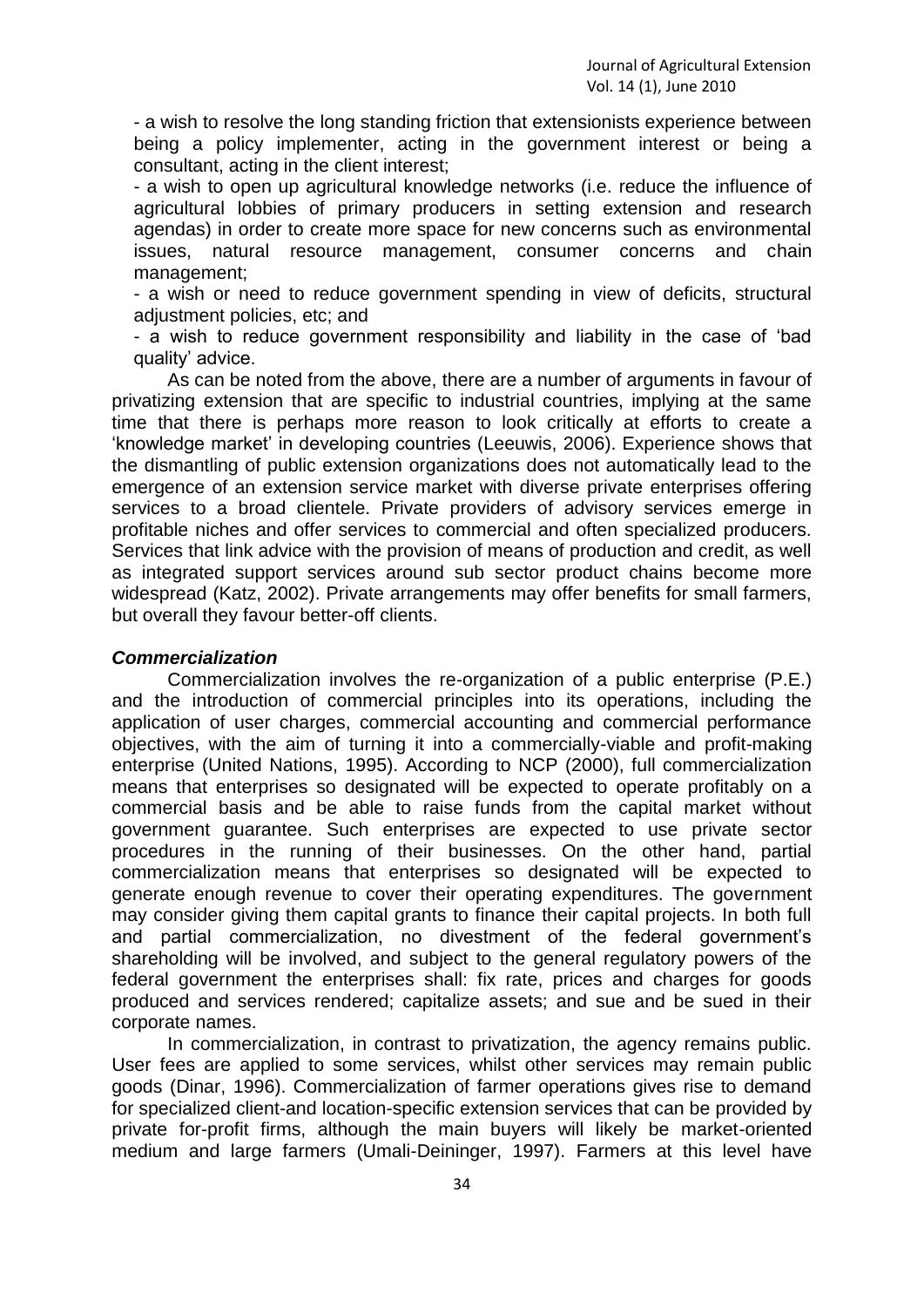moved into a category where they are able and willing to pay for services and goods with a high level of excludability and subtractability – i.e. which have strong private good characteristics (Dinar, 1996; Beynon *et al* 1998). A commercialized extension service requires that changes are made in the structure of the extension organization, the nature of clientele, the range of services provided, the personnel qualifications, and the fees charged for the various services (Dinar, 1996). Examples show that in France, about three-quarters of the operating cost is collected at the farm gate through direct payments, contributions from farmer organizations, and other direct and indirect taxes on agricultural inputs and products. User fees that are determined according to a farm's viability are in use in Ireland (Phelan, 1995). Coffey and Clark (1996) reported that Australia has introduced the notion of joint funding extension projects, where clients pay for operational and non-fixed costs. Mulhall and Garforth (2000) noted that commercialization follows a path that rewards extension agents by giving them a stake in the quality of the service they provide. Also, in Ecuador, government extension agents provide agricultural inputs and technical advice through share-cropping agreements, in exchange for a share of harvest profits. Farmers provide labour, land, and water, and the extension agents provide technical advice and inputs they purchase from suppliers.

Agencies under the commercialization strategy depend for their annual budget on consulting fees received from farmers and contractual arrangements with government for the supply of policy information and rural intelligence to government. Commercialization is perceived to have had a positive effect on moving "beyond the farm gate" into an involvement of the extension staff in the entire production  $$ processing – transporting – marketing chain. There also has been a shift in focus to a client orientation and a concern to identify and produce results rather than simply engage in activities (Hercus, 1991). In general, a more commercialized approach broadens the focus of extension personnel and makes an extension service more responsive to client needs and changing economic and social conditions (Rivera and Cary, 1997).

## *Decentralization*

Decentralization is the shifting of responsibility for the provision of extension service from a central governmental level to some regional, district or local government administrative levels. The decentralization of extension service retains the public funding and delivery that characterize the traditional centralized extension, but however, transfers the responsibility for delivery to local governments (Anderson and Feder, 2005). The primary aim of this approach is to encourage the active participation of rural people in planning, implementing, managing and monitoring extension programs. To achieve this participation, extension organizations will need to formally decentralize or transfer the control of specific program planning and management functions to the local system levels where extension programs are actually implemented (Swanson and Samy, 2004). According to Katz (2002), different degrees of shift in responsibility are possible, from operational and administrative decision-making to political control and fiscal management. Usually some structures at the central level remain.

In order to successfully decentralize a national extension system, the stakeholders need to understand the various roles and responsibilities that are expected from each quarter in the process. Differentiating between the functions of ‗providing' and ‗producing' public goods and services is essential in clarifying the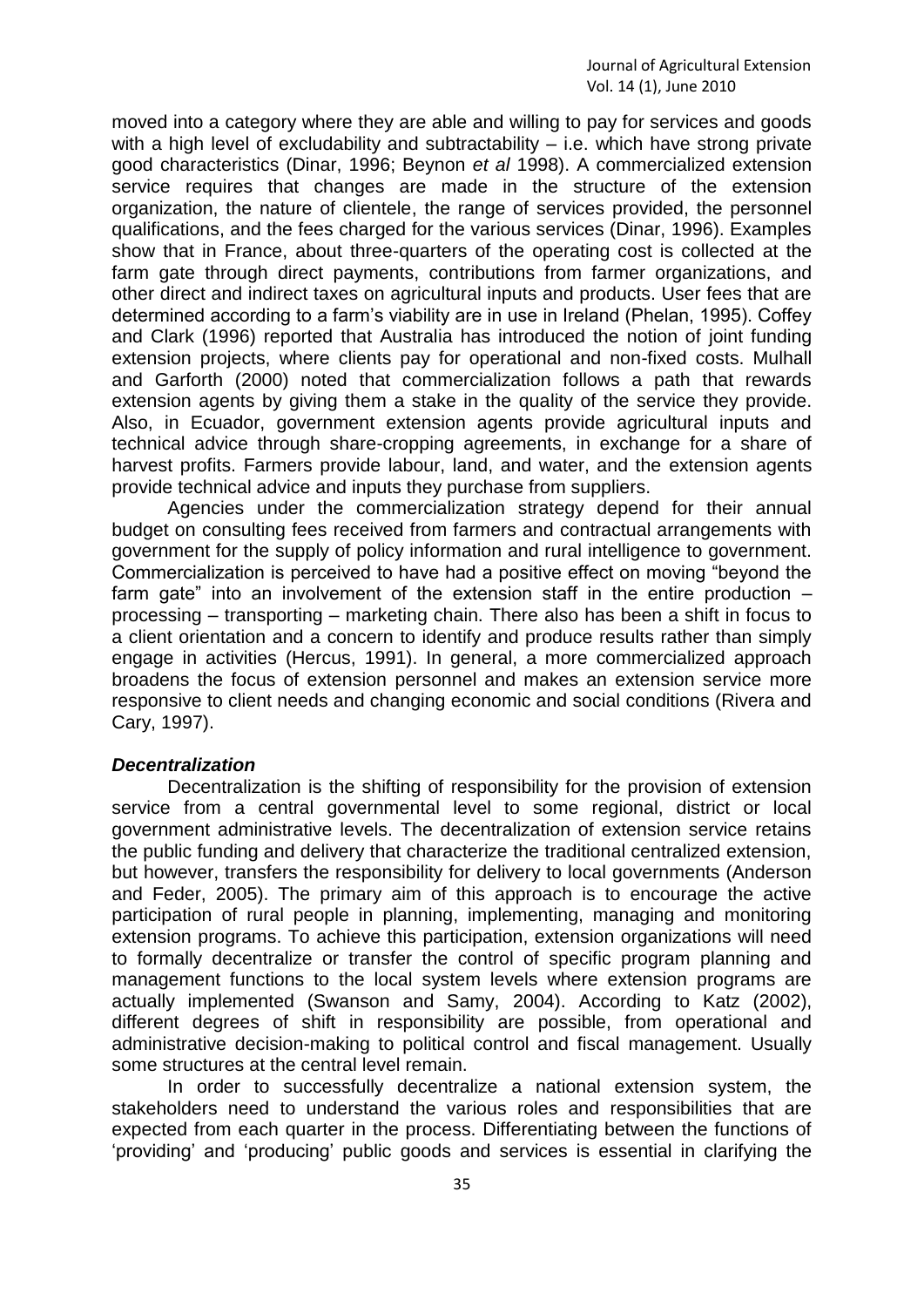process (Silverman, 1992). Making this distinction helps identify those managerial and financial tasks to be maintained at the central level, and those functions to be delegated to and produced by local level extension units. For example, Swanson and Samy (2004) noted that the central level extension organization has a comparative advantage in national priority setting, strategy formulation and financing extension. Limiting the role of the central extension organizations to these *provisional functions*  resolves many issues related to the inability of central administration to tailor programs and delivery methods to meet the diverse needs of farmers and rural people in different areas of the country—a capacity that is essential for successful program implementation. At the same time, the local level of the extension system has a comparative advantage in designing programs to suit local conditions and in addressing local needs (i.e. *producing public goods*). That notwithstanding, most responsibilities can be shared between the different levels involved in the provision of the extension service.

According to Swanson and Samy (2004), three major factors are involved in decentralization:

a. transferring specific decision-making functions to local levels*,* starting with simple managerial functions, such as program planning and implementation; then priority setting and fund allocation; and ending with other administrative functions including accountability and financing/ co-financing;

b. encouraging public participation, reflecting the degree of authority that is transferred to rural people, starting with advisory capacity in program planning and implementation, and ending with assuming control over selected financial planning and accountability functions; and

*c.* expanding local government involvement, which reflects the level of control government or local institutions, including private firms and NGOs, assume for specific functions, starting with state, provincial and/or regional levels, and ending with district, county, municipal or local government levels.

The above factors are reflected in the usually mentioned four alternative institutional arrangements inherent in the decentralization approach. They include: deconcentration, delegation, devolution, and transfer to private firms and NGOs (Cohen and Peterson, 1999; Parker, 1995; Smith, 2001).

**Deconcentration**: In this arrangement, selected managerial functions are assigned to sub-national levels within the national agricultural extension system with the aim of transferring management and technical functions from the central to regional or local government levels. Examples of de-concentration of extension systems are reforms implemented in Trinidad and Ghana during the late 1990s (Amezah and Hesse, 2004; Seepersad and Douglas, 2004).

**Delegation**: Here, a semi-autonomous government agency may be assigned responsibility for providing or coordinating extension services on a territorial basis. Some managerial, priority setting and fund allocation functions are delegated to the regional or local government levels. For example in Benin, a development project launched in 1999 that targeted 250 villages empowered the local village development committees to draw up local development plans, submit funding requests and contract for extension workers (Chabeuf *et al*, 2004).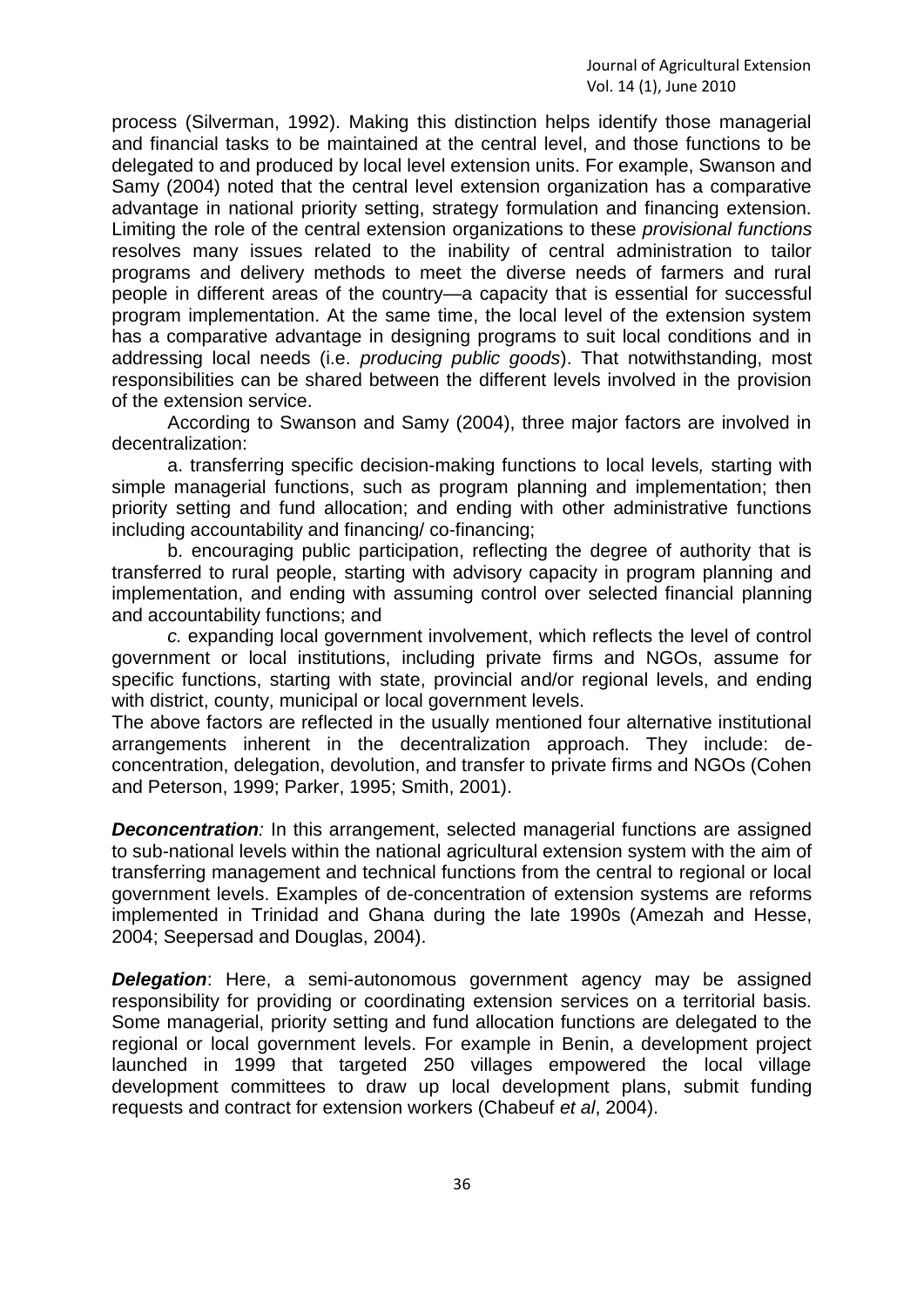*Devolution*: Under this arrangement, program planning, management, and cofinancing responsibilities are transferred to state, regional and local governments. These local governments have discretionary authority to exercise their responsibilities and are only bound by national policy guidelines. China, Philippines, and Venezuela are good examples of where these functions have been devolved to the lower system level. In 1993, China made each level of government responsible for funding its own extension program (Nie *et al*, 2004).

*Transfer to private firms and NGOs*: This arrangement involves the shifting of responsibilities for extension activities from the central government to private firms, farmers' associations and NGOs at different levels. Such private firms assume the responsibility of providing extension service usually on a user charge basis. In countries such as England and Wales, Australia and the Netherlands, private sector firms have become completely responsible for providing extension services. Also, farmers' associations in some European countries, such as Denmark and Sweden, carry out extension services with partial support of the government (FAO, 2000). In developing countries, decentralization of extension systems has also relied tremendously on the participation of professional and civil societies, including civil extension associations in the case of Venezuela (Saviroff and Lindarte, 2002) and civil society organizations in the case of Uganda (Nahdy, 2004).The efficiency and effectiveness in the implementation of decentralization approach is influenced by some factors which can be considered to be outside of extension control but are too vital for the success of the program. These key issues which must be addressed for decentralization to succeed include; the legal framework supporting the reform, stakeholder participation, strengthening management capacity, improving technical capacity, operational level funding, and accountability (Swanson and Samy, 2004).

# **Cost-sharing approach**

Cost-sharing is a system where beneficiaries of services pay user fees. It is a privatization strategy where farmers participate in funding for agricultural technology transfer (Ozor, 2007). Charging farmers some nominal sum for services can encourage them to exercise their rights as information consumers and increase their voice in the management of technology generation and transfer, thereby ensuring programme effectiveness. Farmers can choose who will provide the service and agricultural technology providers, who would want to remain relevant, must respond quickly to meet the farmers' information demands thus making the market competitive. In general, this will transmit to efficient technology delivery to farmers, increased output and poverty reduction.

# *Elements in cost-sharing approach*

Some elements are important in understanding the mechanism of cost-sharing as an alternative approach in financing extension service. They include a) the sources of funds, b) the directions in which the funds flow, c) the mode of collection of the funds, d) the clients or users of the extension service, e) the extension service and its providers, and f) the context and framework conditions (Ozor, 2006).

# **a) Sources of finance**

The source of financing extension service can either be from public or private finances. It is public when the national or sub-national government has the responsibility of providing for the service. Also considered among public sources are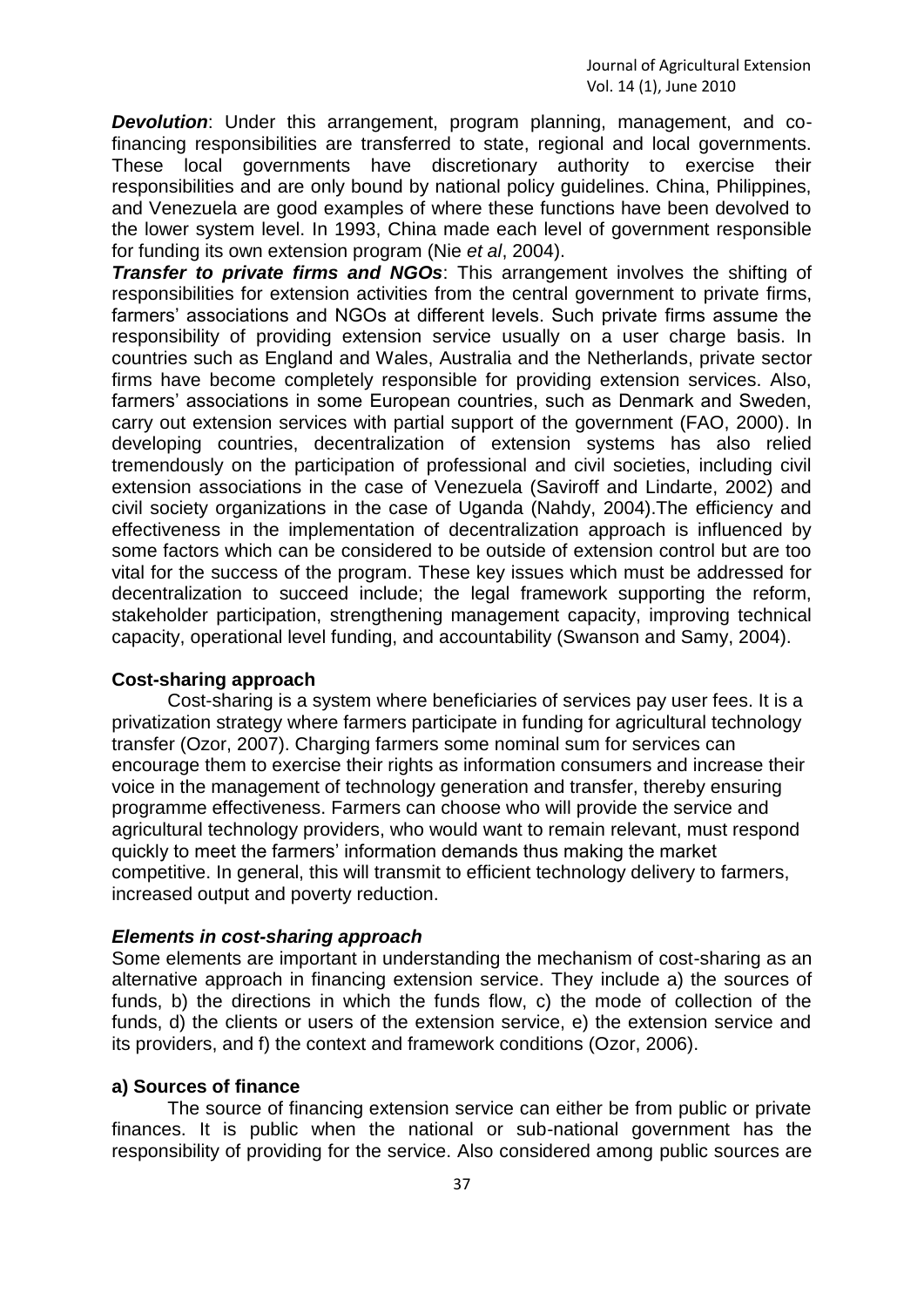the finances from multilateral institutions and donor countries. On the other hand, the finances are private if the responsibility of providing extension service rests on an individual, group, association, community, NGOs, or other private bodies that are devoid of state features. Examples of these two categories of financial sources for extension service are shown in Table 1.

| S/n                                            | <b>Public sources</b>              | <b>Private sources</b>                          |  |  |
|------------------------------------------------|------------------------------------|-------------------------------------------------|--|--|
| 1                                              | Donor country grants               | Farmers' personal sources                       |  |  |
| $\mathcal{P}$                                  | Multilateral institution grants    | Community and producer<br>organizations         |  |  |
| 3                                              | Competitive research grants        | Processing, marketing and export<br>enterprises |  |  |
| 4                                              | General revenue, national<br>level | Input supply enterprises                        |  |  |
| 5                                              | General revenue, state level       | Consumers                                       |  |  |
| 6                                              | General revenue, local level       | Charitable donations                            |  |  |
| 7                                              | Commodity export taxes             | Etc                                             |  |  |
| 8                                              | Other earmarked taxes,             |                                                 |  |  |
|                                                | Etc                                |                                                 |  |  |
| $\Lambda$ dontod and modified from Kotz (2002) |                                    |                                                 |  |  |

**Table 1 Public and private sources of funds for extension service**

*Adapted and modified from Katz (2002)*

# **b) Directions of fund flow**

The funds for the provision of extension services may come from the source to the service provider, who then provides the services to a target clientele. In this case, the financing is said to be from the supply-side. On the other hand, where public funds are directed to the clientele, who then contract or buy the services from a service provider, it is regarded as demand-side financing. These arrangements are illustrated in figure1 below.



**Fund flow directions**

 $\ddot{\phantom{0}}$ Figure 1 Direction of fund flow in extension service delivery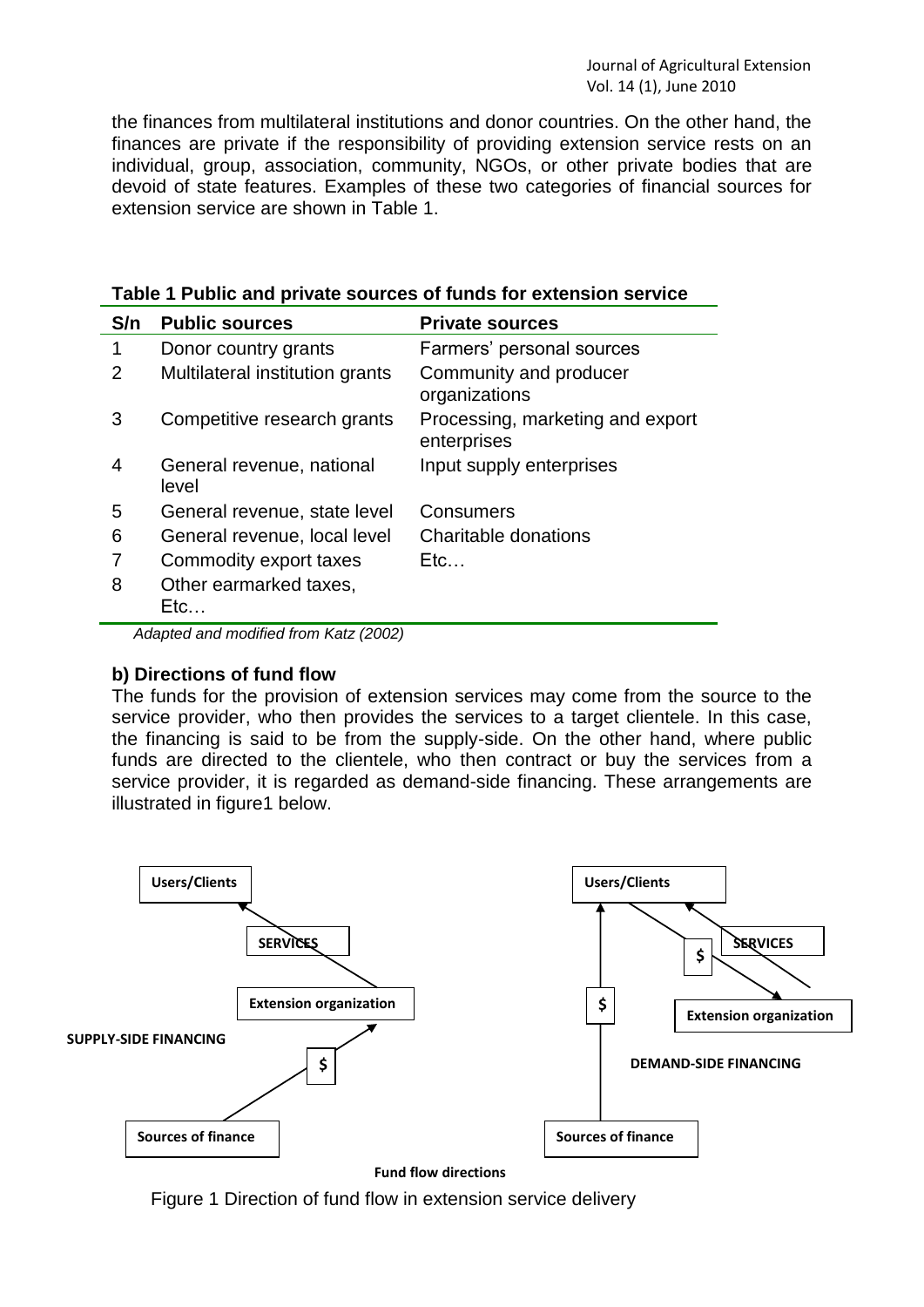## **c) Mode of collection of funds**

Where extension services are delivered at no cost to the clientele, the mode of collection of funds is not important, but in cost-sharing arrangements or in most cases where the sources of funds are from the private finance, it becomes imperative to explore the mode through which the funds are recouped. Examples of the modes in operation in different countries are: fees for services, membership contributions in community or producer organizations, levies on marketed produce collected by producer or commodity organization, deduction from price paid to producers by processing or marketing enterprises, margin on the price of inputs, charges for a quality label, etc (Katz, 2002).

## **d) The clientele**

There are numerous categories of end-users of agricultural extension service as a result of the wide diversity of coverage/ services offered to both rural households and commercial entities. These can range from poor farm families, to large commercial farmers, farmers' interest groups, producer organizations, women farmers, market actors, rural entrepreneurs, input suppliers, etc. A client of extension therefore is considered to be a person or group of persons who makes use of (directly or indirectly) the services offered by the extension organization. Katz (2002) listed the possible clients of extension service. She noted that in the case of extension services that lead to higher farm profits, it is obvious that the clients are individual farms. In the case of advice on management of common pasture and rangeland, for instance, the clients would be one or several village communities. A processing and marketing enterprise may be a client of extension services that help farmers to improve the quality of their products. With respect to advice on rational pesticide use on vegetables, consumers are the main clients. In the case of services for biodiversity conservation, the international community is the main client.

## **e) Extension service and its providers**

The extension service has a vast area of coverage as it provides support services to people in rural areas so that they can make the best possible use of the resources at their disposal. These resources include cropland and gardens, livestock, forest and rangeland, as well as labour, capital, knowledge, skills, experiences and social relations. The focus of extension is mainly on advisory services and development of skills and knowledge, and less on the provision of material inputs and credit. However, the thematic areas of extension services as remarked by Katz (2002) include; production (crops, animals, inputs such as seed, seedlings, etc.), marketing, processing, farm enterprise management (financial and economic), organizational development (e.g. producer associations, joint marketing, water allocation), land and water management (e.g. soil conservation techniques, irrigation management), land use planning and management (e.g. rangeland, pastures, forests), and biodiversity conservation among others.

According to Katz (2002), the majority of services offered by extension organizations fit in one of the following five types- training, providing information, assistance in problem solving, facilitation and animation, and links to other actors. Furthermore, diverse organizations that offer these extension services fall into four major categories namely: the public and semi-public sectors, the private for-profit sector, the private non-profit sector, and the producer organizations (Table 2).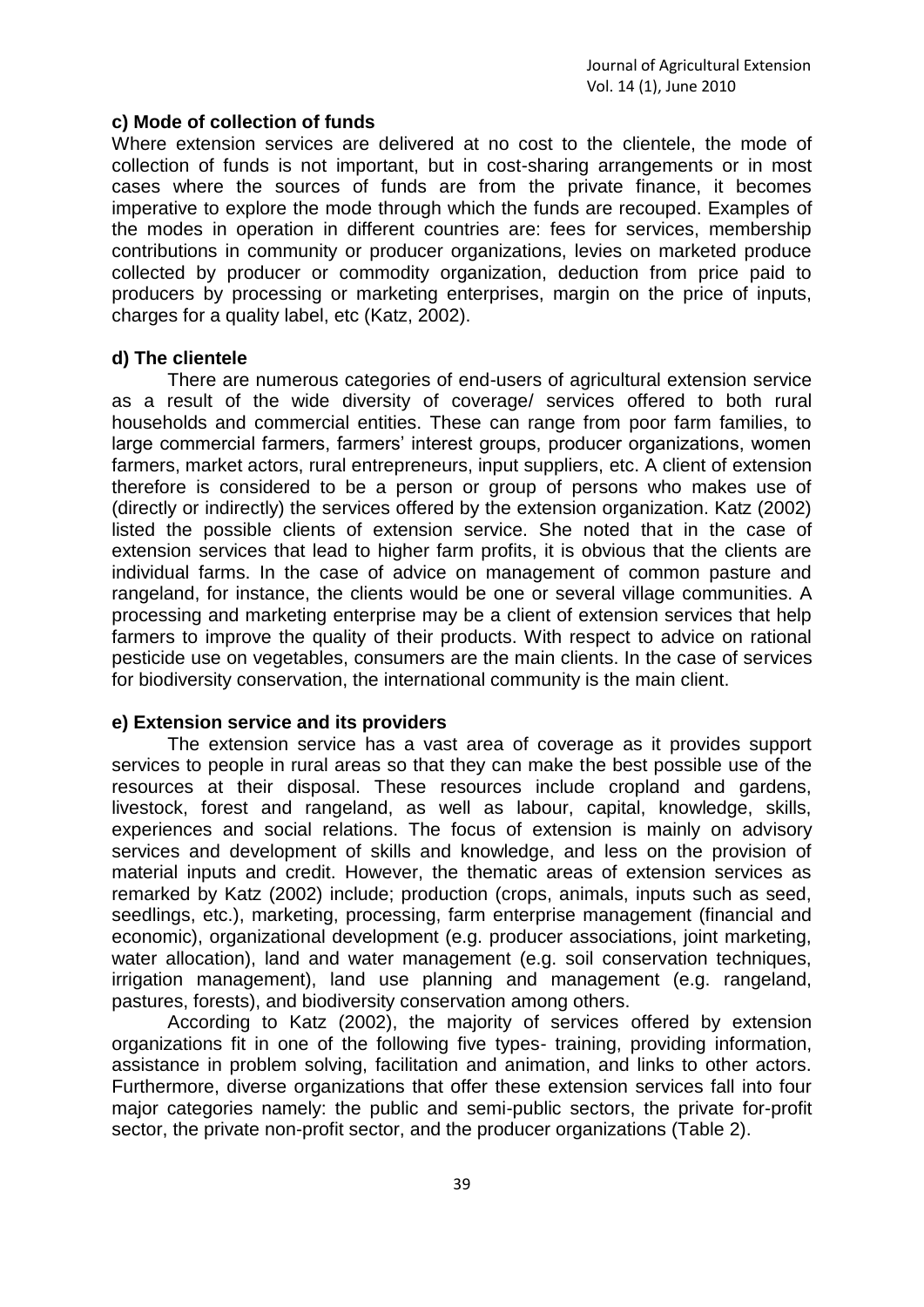| <b>Public and</b><br>semi-public<br>sectors                                                                                                                                                                                                 | <b>Private for-</b><br>profit sector                                                                                                                                                                                    | <b>Private non-</b><br>profit sector                                                                                                                                                                 | <b>Producer</b><br>organizations                                                                                                       |
|---------------------------------------------------------------------------------------------------------------------------------------------------------------------------------------------------------------------------------------------|-------------------------------------------------------------------------------------------------------------------------------------------------------------------------------------------------------------------------|------------------------------------------------------------------------------------------------------------------------------------------------------------------------------------------------------|----------------------------------------------------------------------------------------------------------------------------------------|
| National, state<br>$\bullet$<br>and local<br>extension<br>organizations-<br>Ministries and<br>departments of<br>agriculture<br>• Universities<br>and research<br>institutions<br>International<br>$\bullet$<br>development<br>organizations | • Consulting and<br>media<br>enterprises<br>• Production,<br>processing<br>and marketing<br>enterprises<br>• Input supply<br>enterprises<br>• Traders<br>associations<br>• Universities and<br>research<br>institutions | • Local and<br>international<br>non-<br>governmental<br>organizations<br>• Religious<br>organizations<br>• Bilateral and<br>multilateral aid<br>projects<br>Other non-<br>commercial<br>associations | $\bullet$ Farmer<br>associations and<br>unions<br>• Community<br>grower<br>associations<br>• Community and<br>village<br>organizations |

#### **Table 2 Providers of agricultural extension service**

*Sources: Katz (2002); Umali-Deininger (1997).*

A distinction between the various providers is important because of the range of services each typically offers, and the incentives they have for delivering these services (Mulhall and Garforth, 2000). Whereas the public and semi-public sectors see extension as a public good, the private for-profit sector aims at generating profits directly or indirectly for their owners, members, or shareholders. The private nonprofit sector differs from the for-profit sector in one important respect: rather than distributing the residual earnings (if any) to individuals who exercise control, it reinvests profits to finance future activities (Umali-Deininger, 1997). The producer organizations pursue issues of group interests, seek for and disseminate information among members.

## **f) The context and framework conditions**

The success of every privatization, commercialization or cost-sharing approach is dependent on a number of conditions which influence the process independently or in relation with other factors. Such prevailing conditions make it necessary for every government with the intention of adopting and implementing the reform approach to firstly conduct a situational analysis and come up with the country's peculiar features which will then guide the process. In order words, the conditions that favour a particular government may not do so for another government.

More specifically, the context in which an approach to cost-sharing in agricultural extension is embedded is shaped by a variety of factors which have important influence in the success of the programme. These conditions may include; the policy environment, institutional landscape, importance of agriculture in the national and local economies, fragility of eco-systems, agro-ecological systems, production systems and agrarian structures, socio-economic and cultural structures, specific agricultural and natural resource management problems (Katz, 2002), and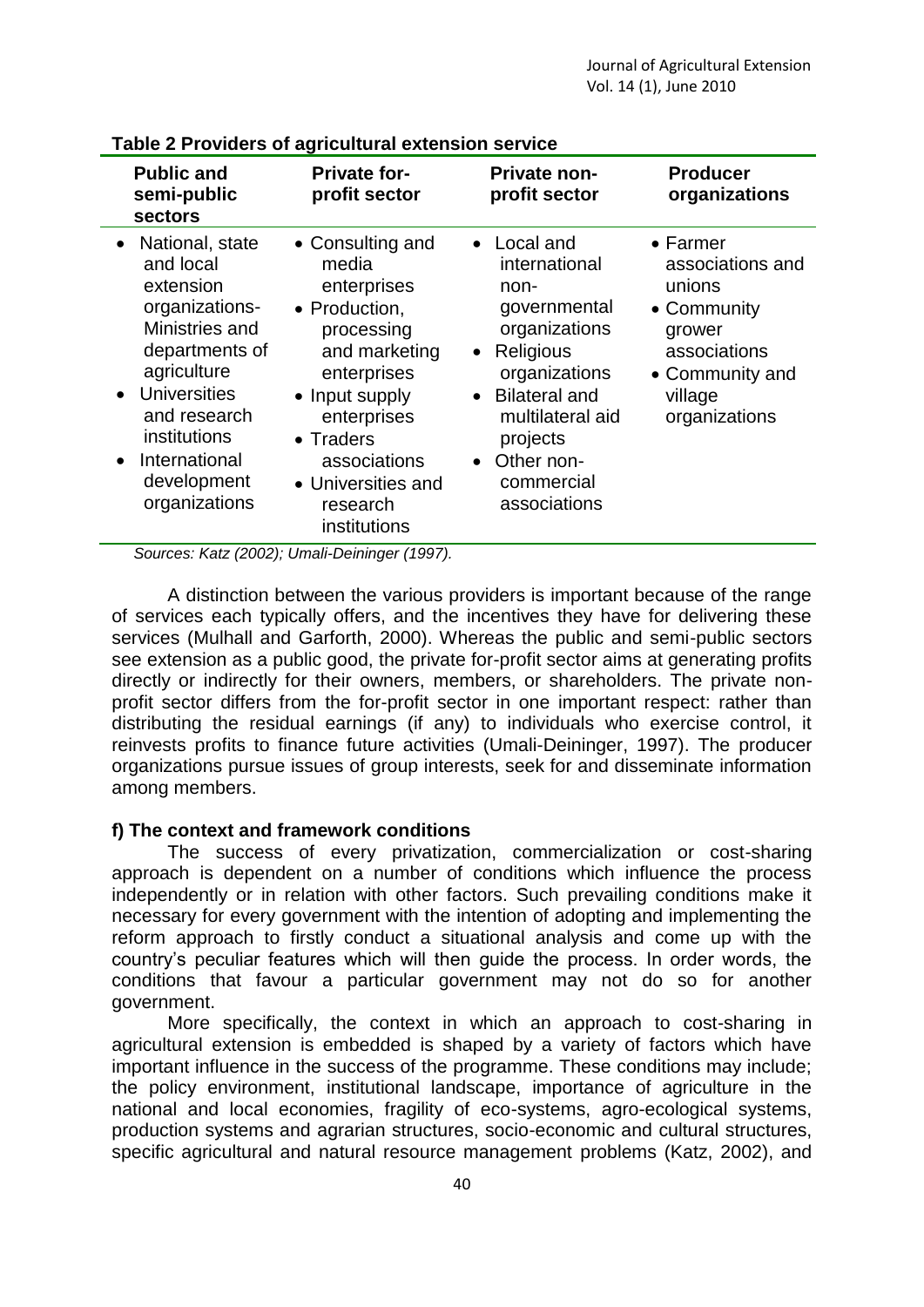the political and leadership environments. These and many more determine to a large extent the survival of a cost sharing, commercialization or privatization arrangement in any given economy and should be properly analyzed prior to the introduction of any of the reform approach.

## **Summary of the characteristic features of the alternative approaches in the provision of agricultural extension service**

Generally, the key reforms in the transfer of agricultural technology centre around key issues including; decentralizing administration of field extension services; improving linkages among farmers, educators, researchers, extension agents and others; increasing the independence and flexibility of extension services by creating small and semi-autonomous units within government units and above all, partnerships amongst government and beneficiaries of extension services in adequately funding agro-technology delivery. The need for improved and expanded extension activities together with a strengthening philosophical view of less government involvement in national economies has led to a number of strategies for changing the way extension services are delivered. Approaches used include revitalization, commercialization (operating under user – pay commercial criteria), cost recovery, voucher systems and gradual privatization (Hercus, 1991; Wilson, 1991; Rivera and Cary, 1997; Proost and Röling, 1991). In other cases, nongovernmental organizations have been used to supplement public sector extension services, especially in the area of rural development (Amanor and Farrington, 1991). This arrangement has certain advantages for increasing extension coverage and encouraging farmer participation in technology systems.

Many country governments are therefore experimenting and implementing different processes in the provision of agricultural extension services to make it more sustainable. Table 3 shows the types of reforms currently being practiced in financing and delivery of agricultural extension service around the world, while Table 4 examines some reforms adopted by different countries and the characteristic features of each reform.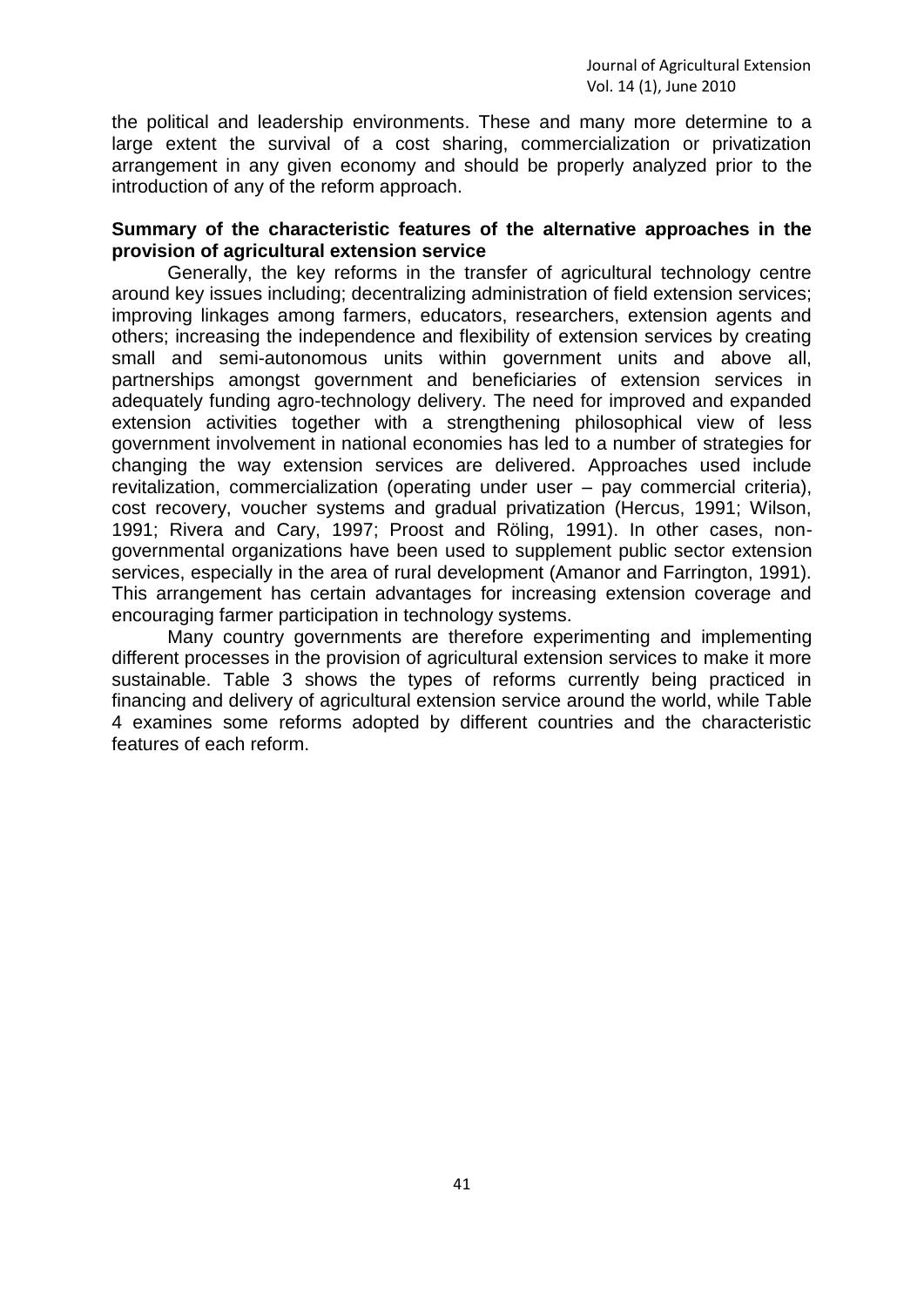| <b>Reform</b>                                         | <b>Brief description</b>                                                                                                                                                                                                                                                                                                                                                                                                                                                                                                     |  |  |
|-------------------------------------------------------|------------------------------------------------------------------------------------------------------------------------------------------------------------------------------------------------------------------------------------------------------------------------------------------------------------------------------------------------------------------------------------------------------------------------------------------------------------------------------------------------------------------------------|--|--|
| Pluralism                                             | Emergence of multiplicity of actors providing services, either<br>$\bullet$<br>autonomously in response to farmer demand or facilitated by<br>government policy measures.                                                                                                                                                                                                                                                                                                                                                    |  |  |
| Decentralization<br>deconcentration<br>and devolution | Locating decision making, management authority and<br>$\bullet$<br>accountability closer to the field level within public sector<br>structures (deconcentration), with the aim of making extension<br>more flexible and responsive to client need and demand. This<br>may or may not be linked to local government reform (as in<br>Uganda and The Philippines) where the funding and provision<br>of extension becomes a matter for local government structures<br>rather than central government departments (devolution). |  |  |
| Cost-recovery                                         | Public sector service recoups some of the cost of service<br>$\bullet$<br>provision from clients, in user fees from individuals or farmer<br>associations.                                                                                                                                                                                                                                                                                                                                                                   |  |  |
| Commercializati<br>on                                 | • Public sector service put on a commercial and semi-<br>autonomous basis, responsible for meeting a (rising)<br>proportion of its costs from client fees and with greater freedom<br>than a government department in matters relating to personnel<br>and contract negotiation, and in the re-investment of income.                                                                                                                                                                                                         |  |  |
| Privatization                                         | • Public sector service transferred or sold to the private sector.<br>Government may continue to provide (some) funding through<br>contract arrangements.                                                                                                                                                                                                                                                                                                                                                                    |  |  |

# **Table 3 Types of reform in the provision of agricultural extension services**

*Adapted from Mulhall and Garforth (2000)*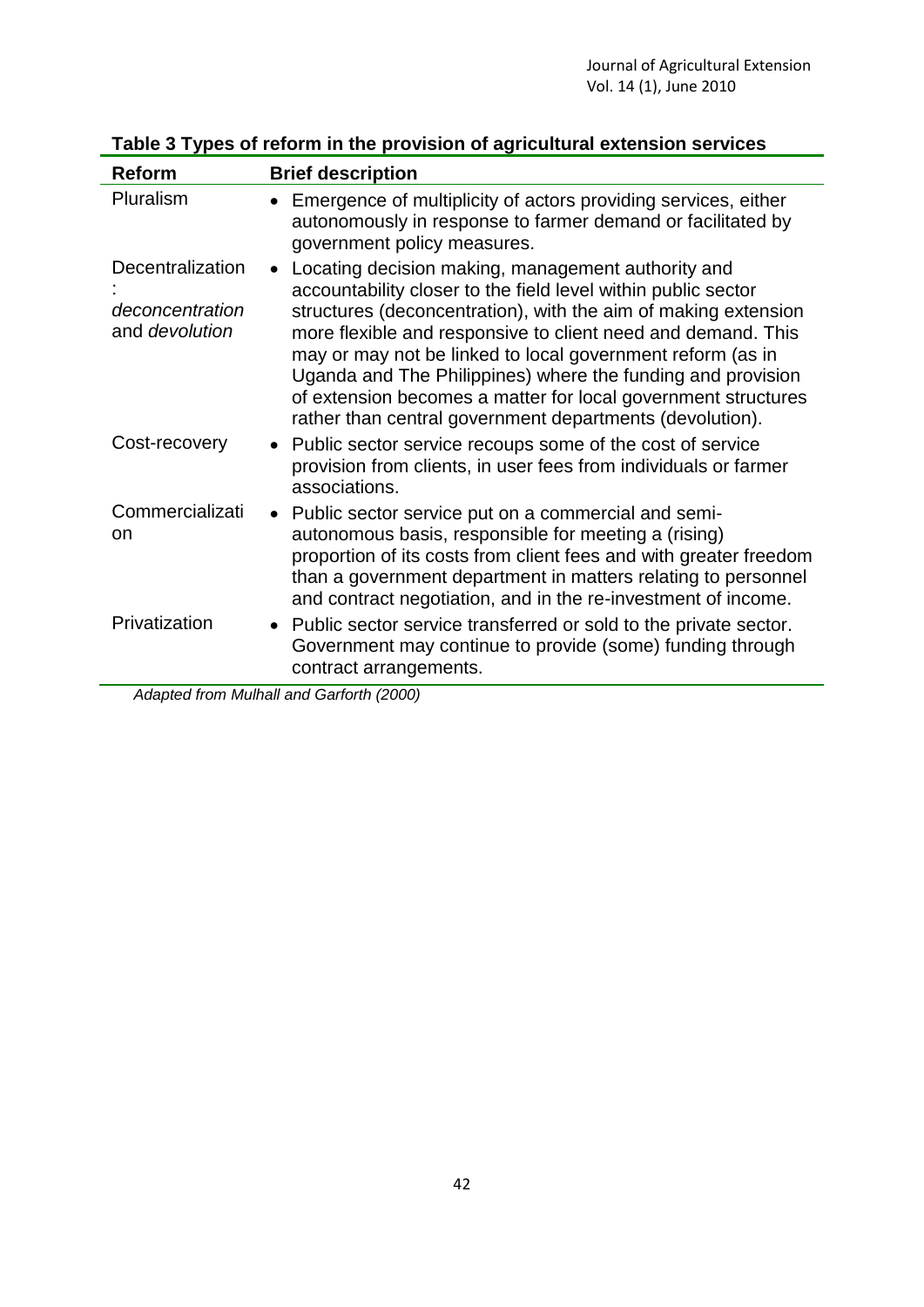| <b>Country</b>     | uasu unanipius<br><b>Reform</b> | <b>Main features</b>                                                                                                                                                                                                                                                            |
|--------------------|---------------------------------|---------------------------------------------------------------------------------------------------------------------------------------------------------------------------------------------------------------------------------------------------------------------------------|
| <b>Nicaragua</b>   | Cost-recovery                   | Contracts drawn up between farmers and<br>$\bullet$<br>extension providers. Farmers agree to make a<br>payment in return for the delivery of agreed-to<br>services and these payments benefit the field<br>level extension staff directly.                                      |
| <b>Chile</b>       | Partial<br>privatization        | Private organizations selected by the<br>government provide services to farmers.<br>Farmers are expected to contribute something<br>towards the cost of these services. Aim is to<br>modernize agricultural practices.                                                          |
| <b>Bangladesh</b>  | Decentralization                | Modifications to the T & V system, use of farmer<br>$\bullet$<br>groups, promotion of demand-led extension,<br>strengthening institutional links, encouraging<br>participation, increased targeting of services on<br>the poor and disadvantaged and use of a range<br>of media |
| Zambia             | Partial<br>privatisation        | Privatization of some of the services previously<br>٠<br>monopolized by the government to strengthen<br>extension services at field level. Government can<br>then focus on developing well trained and<br>equipped staff at the provisional and district<br>levels.             |
| <b>Australia</b>   | Decentralization                | Elements of cost-recovery, retraining of<br>٠<br>extension staff, broader community and group<br>focus and decentralized decision-making                                                                                                                                        |
| <b>New Zealand</b> | Privatization                   | Complete privatization of extension services.<br>Now the responsibility of a publicly listed<br>company.                                                                                                                                                                        |
| <b>Ireland</b>     | Commercialisation               | In response to changing market conditions and<br>$\bullet$<br>increasing commercialization the Irish advisory<br>service has developed three services, targeting<br>different groups with different needs.                                                                      |
| <b>Netherlands</b> | Privatization                   | Privatization of extension services and<br>implementation of cost-recovery mechanisms.<br>Now the service is more demand-led and there is<br>increased farmer participation.                                                                                                    |
| <b>Albania</b>     | Commercialization               | Establishment of national public extension<br>$\bullet$<br>service to deliver services, free of charge, to<br>small and medium farmers. Attempts to integrate<br>into a market economy.                                                                                         |
| <b>Estonia</b>     | Partial<br>privatization        | Development of private advisory services<br>development fund, rural business information<br>centers and a pool of young, dynamic private<br>advisors                                                                                                                            |

# **Table 4 Reforms in the provision of agricultural extension services: country case examples**

*Adapted from Mulhall and Garforth (2000)*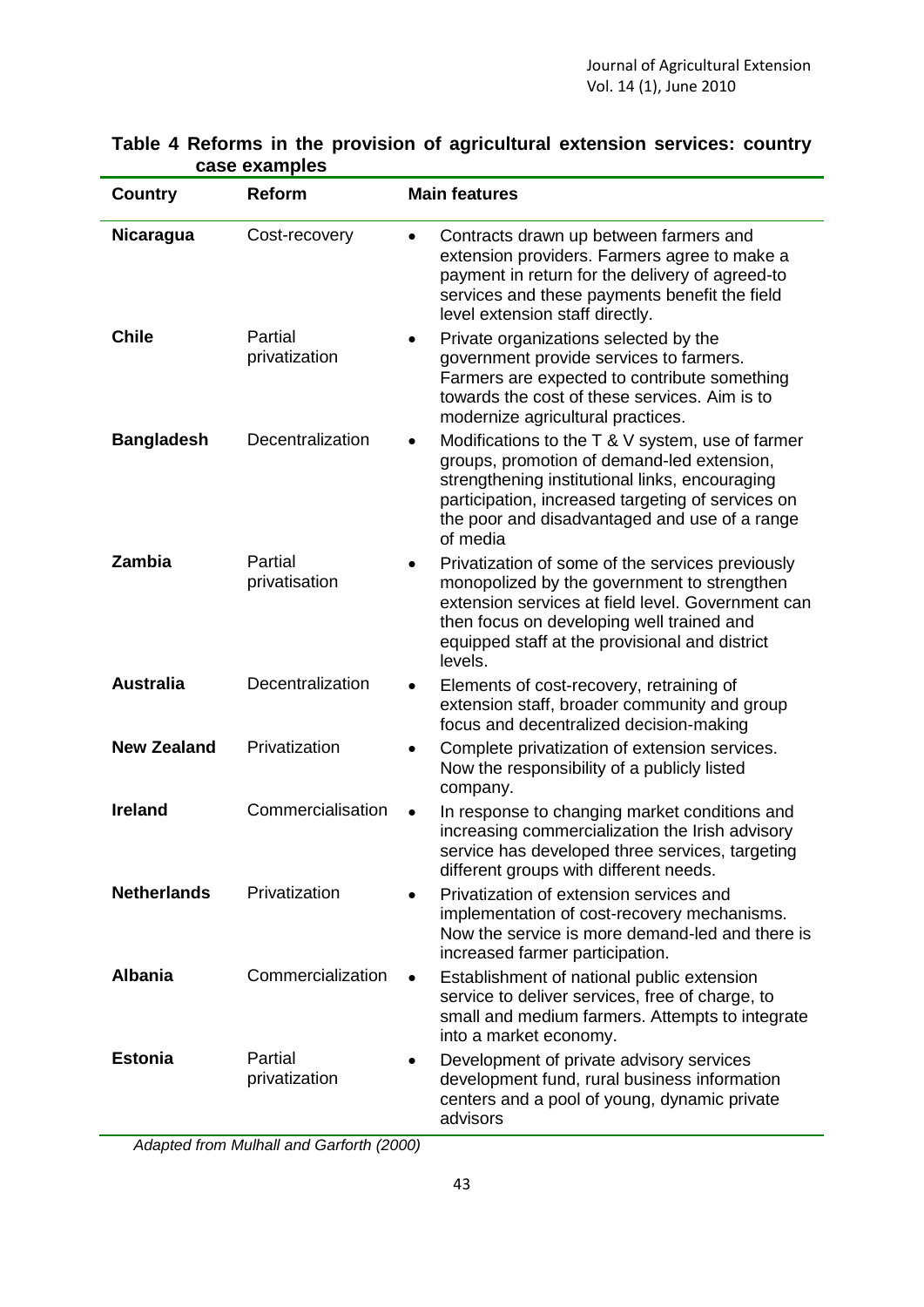Describing the public and private forms of financing communicative interventions (extension service), Leeuwis (2006) observed that the provision of communication for innovation services is becoming more pluriform. Table 5 summarizes some basic rationales and funding mechanisms for communicative interventions provided by government extension organizations, NGOs, commercial businesses, consultancy firms, producer organizations, etc. However, the rationales for providing communication for innovation services usually vary considerably among such organizations, and the same is true of the financial arrangements through which the services are paid (Van den Ban, 2000).

| extension<br><b>Type</b><br>of<br>organization                  | Typical rationale for providing<br>extension services to farmers/<br>clientele                                                                                                          | <b>Typical modes of funding</b>                                                                                                                                  |
|-----------------------------------------------------------------|-----------------------------------------------------------------------------------------------------------------------------------------------------------------------------------------|------------------------------------------------------------------------------------------------------------------------------------------------------------------|
| Conventional<br>government extension<br>service                 | developing/realizing policies<br>$\bullet$<br>that are considered to be in<br>the public interest (e.g.<br>economic growth)<br>controlling rural/ farming<br>$\bullet$<br>populations   | taxpayers money<br>$\bullet$<br>product levies<br>$\bullet$<br>direct fees for service<br>$\bullet$<br>(sometimes)<br>donor subsidies/<br>$\bullet$<br>contracts |
| Commercial input<br>providers or output<br>buyers               | securing customers<br>selling products<br>guaranteeing certain qualities<br>$\bullet$<br>of products bought<br>increasing customer<br>$\bullet$<br>satisfaction with products<br>bought | incorporating costs of<br>$\bullet$<br>services in selling/<br>buying prices<br>making advisory<br>services part of<br>contract farming                          |
| Non-profit NGOs                                                 | realizing certain political/<br>$\bullet$<br>developmental aspirations<br>maintaining jobs for staff<br>$\bullet$<br>access to resources                                                | donor subsidies/<br>contracts<br>donations from<br>individuals<br>membership fees<br>$\bullet$<br>government subsidies/<br>$\bullet$<br>contracts                |
| Farmers' associations                                           | providing support to<br>$\bullet$<br>members<br>influencing policy<br>$\bullet$                                                                                                         | membership fees<br>$\bullet$<br>donor subsidies/<br>$\bullet$<br>contracts<br>government subsidies/<br>$\bullet$<br>contracts                                    |
| Private extension<br>services/ consultancy<br>firms/ publishers | satisfying an apparent need<br>maintaining jobs for staff<br>$\bullet$<br>making profits<br>$\bullet$                                                                                   | direct fees for service<br>contracts with<br>governments<br>contracts with<br>commercial<br>organizations<br>journal subscriptions                               |

**Table 5 Typical rationale and funding arrangements for providing extension services** 

*Adapted from Leeuwis, Cees (2006)*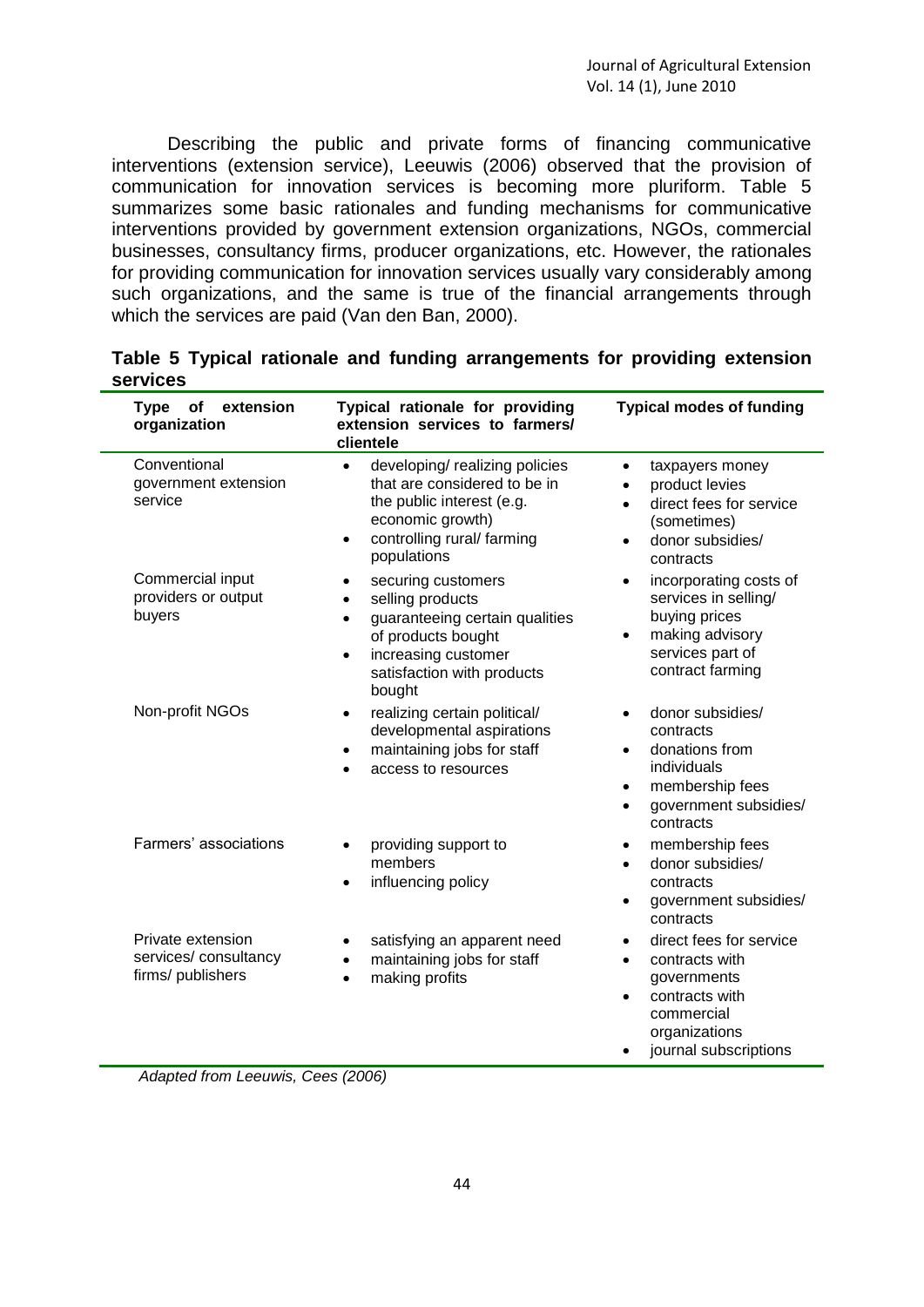#### **Conclusion and Recommendations**

Based on the alternative approaches already reviewed, it is imperative that individual countries should endeavor to make situational analysis and independent economic, political and technical determinations, not the use of implantation or formulas, in developing funding and delivery arrangements to provide for agricultural extension service. Invariably more need to be done in order to achieve acceptability of the reforms, with due sensitivity to the differing capacities and attributes of African countries. Extension professionals, agricultural administrators and policy makers in Nigeria are therefore challenged to design the best reform for our extension system after due consideration to our peculiar circumstances, careful study of each reform and its characteristics and experiences from other countries where the reform is in practice. However, adopting an integrated approach that will involve both public and private sectors in the funding and provision of extension services may be more sustainable for the Nigerian system.

#### **References**

- Amanor, K and Farrington, J. (1991) NGOs and agricultural technology development. In: W.M. Rivera and D.J. Gustafson (eds). *Agricultural Extension: Worldwide Institutional Evolution and Forces for change.* Amsterdam: Elsevier.
- Amezah, K. and J. Hesse (2004) *Reforms in the Ghanaian Extension System*. In: Rivera, William and Alex Gary (eds) *Decentralized Systems: Case studies of international initiatives*. *Agriculture and Rural Development Discussion Paper 8. Extension Reform for Rural Development.* Washington D.C. The World Bank.
- Anderson Jock R. and Gershon Feder (2005) Agricultural extension. In Robert E. Evenson, Prabhu Pingali and T. Paul Scultz (eds) *Handbook of Agricultural Economics, Vol. 3.*
- Beynon, J. with S. Akroyd, A. Duncan., S. Jones (1998) Financing the Future. Options for Agricultural Research and Extension in Sub-Saharan Africa. Oxford: Oxford Policy Management, Oxford.
- Chabeuf, Noel, Josef Toledano, Yahia Bouarfa, and Hope Neighbor (2004) Benin: faster and less costly community development, In William Rivera and Alex Gary (Editors) Demand- driven approaches to agricultural extension: Case Studies of international initiatives *Agriculture and Rural Development Discussion Paper 10 Extension Reform for Rural Development*. The World Bank, Washington D C: 7-9.
- Cohen, J .M., and S. B. Peterson (1999) *Administrative Decentralization: Strategy for Developing Countries*. West Hartford, Connecticut: Kumarian.
- Coffey, S.G. & R.A. Clark (1996) 'Re-engineering an extension service'. Paper presented at a workshop on Alternative mechanisms for funding and delivering extension, June 1996, Washington D.C.: The World Bank.
- Dinar, Ariel (1996) Extension commercialization: How much to charge for extension services. *American Journal of Agricultural Economics, Vol. 78 1-12*. American Agricultural Economics Association, USA.
- Food and Agricultural Organization of the United Nations (FAO) (2000) In W. M. Rivera, M. K. Oamar, and L. Van Crowder (eds.), *Agricultural and Rural Extension Worldwide: Options for Institutional Reform in the Developing Countries*. Rome: Food and Agricultural Organization of the United Nations.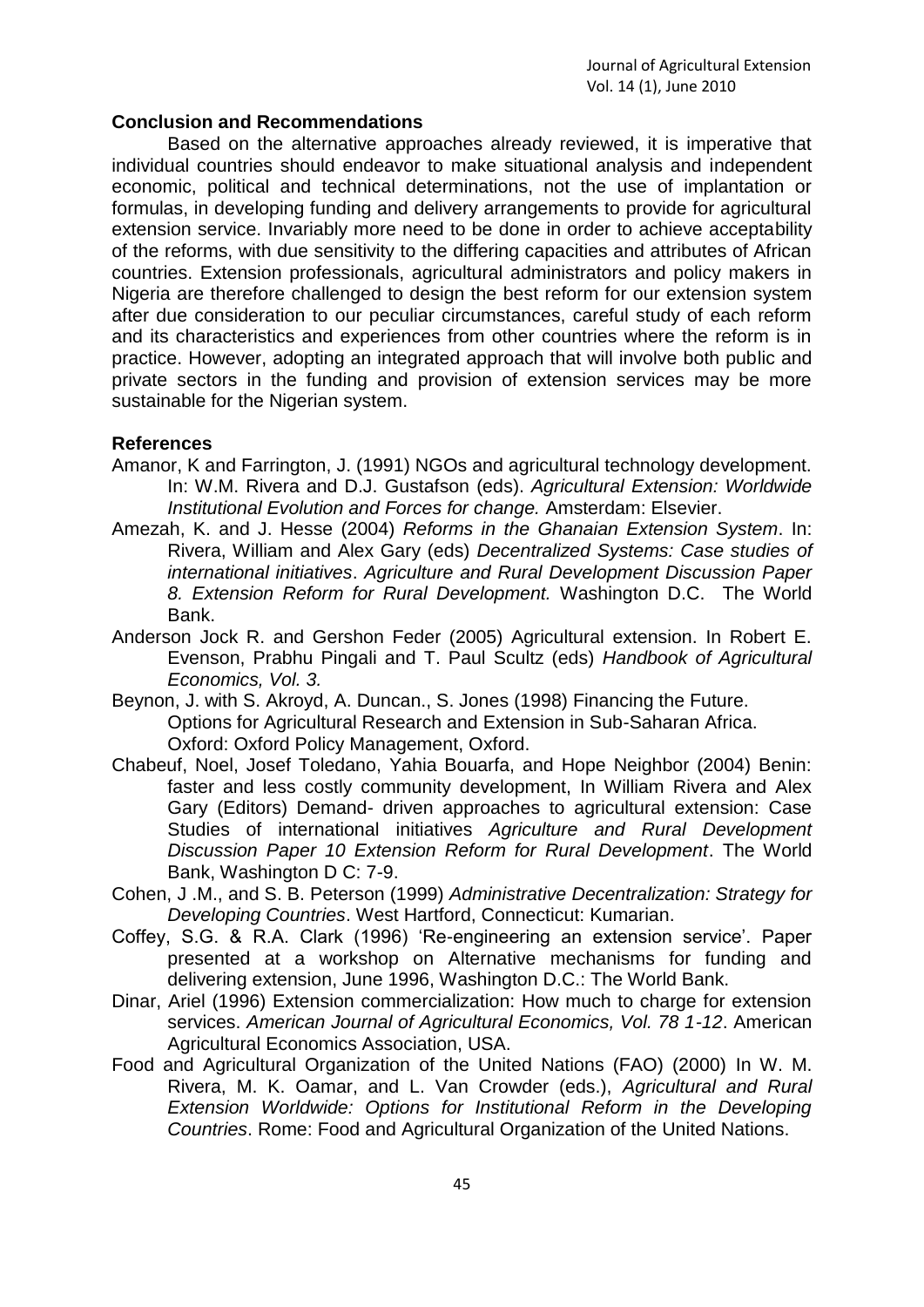- Hercus, J.M. (1991) The commercialization of government agricultural extension services in New Zealand In: W.M. Rivera and D.J. Gustafson (eds).*Agricultural Extension: World – wide Institutional Evolution and Forces for Change.* Amsterdam: Elsevier.
- Howell, J. (1985) *Recurrent Costs and Agricultural Development*. London: Overseas Development Institute.
- Katz, Elisabeth (2002) *Innovative Approaches to Financing Extension for Agriculture and Natural Resource Management.* Switzerland; LBL, Swiss Center for Agricultural Extension: 135Pp.
- Le Gouis, M. (1991) Alternative financing of agricultural extension: Recent trends and implications for the future. In: W.M. Rivera and D.J. Gustafson (eds). *Agricultural Extension Worldwide: Institutional Evolution and Forces for Change*. Amsterdam: Elsevier.
- Leeuwis, Cees (2006) *Communication for Rural Innovation: Rethinking Agricultural Extension, Third Edition*. Blackwell Publishing. The Netherlands: 329-349.
- Mulhall, A E, and Garforth, C J, (eds.) (2000) *Equity implications for reforms in the financing and delivery of agricultural extension services.* Final Technical Report on research project R6470 to the Department for International Development. Reading. Agricultural Extension and Rural Development Department, The University of Reading.
- Nahdy, S. (2004) *Case Study on the Role of Agricultural Extension in Rural Development. The Uganda National Advisory Services (NAADS).* In: Rivera, William and Alex Gary (eds) *Decentralized Systems: Case studies of international initiatives*. *Agriculture and Rural Development Discussion Paper 8. Extension Reform for Rural Development.* Washington D.C. The World Bank.
- National Council on Privatization (NCP) (2000) *Privatization Handbook*. (2nd Edition). Abuja NCP Secretariat: 1 - 2.
- Nie, C., B. E. Swanson, and Y. Feng. (2004) *Financing of Extension: Lessons from China*. In: Rivera, William and Alex Gary (eds) *Decentralized Systems: Case studies of international initiatives*. *Agriculture and Rural Development Discussion Paper 8. Extension Reform for Rural Development.* Washington D.C. The World Bank.
- Ozor, N. (2002) Extension professionals' perception of privatization and commercialization of agricultural extension service in Enugu state agricultural development programme (ENADEP). An MSc Dissertation, Department of Agricultural Extension, University of Nigeria, Nsukka.
- Ozor, N. (2006) Cost-Sharing as an Alternative Approach to Financing Agricultural Technology Transfer in Nigeria. A PhD Thesis submitted to the University of Nigeria, Nsukka and The University of Reading, United Kingdom.
- Ozor, N., A.E. Agwu, N.A. Chukwuone, M.C. Madukwe and C.J. Garforth (2007) Cost-sharing of Agricultural Technology Transfer in Nigeria: Perceptions of Farmers and Extension Professionals. *Journal of Agricultural Education and Extension Vol. 13, No.1, Routledge, Taylor and Francis Group, UK, 23 – 37.*
- Parker, A. (1995) "Decentralization: The Way Forward for Rural Development." Policy Research Working Paper 1475. Washington DC: The World Bank.
- *Phelan, J.F. (1995) Are traditional extension series dead or do they have a role in rural development?* European Journal of Agricultural Education and Extension *2(3):7-14.*